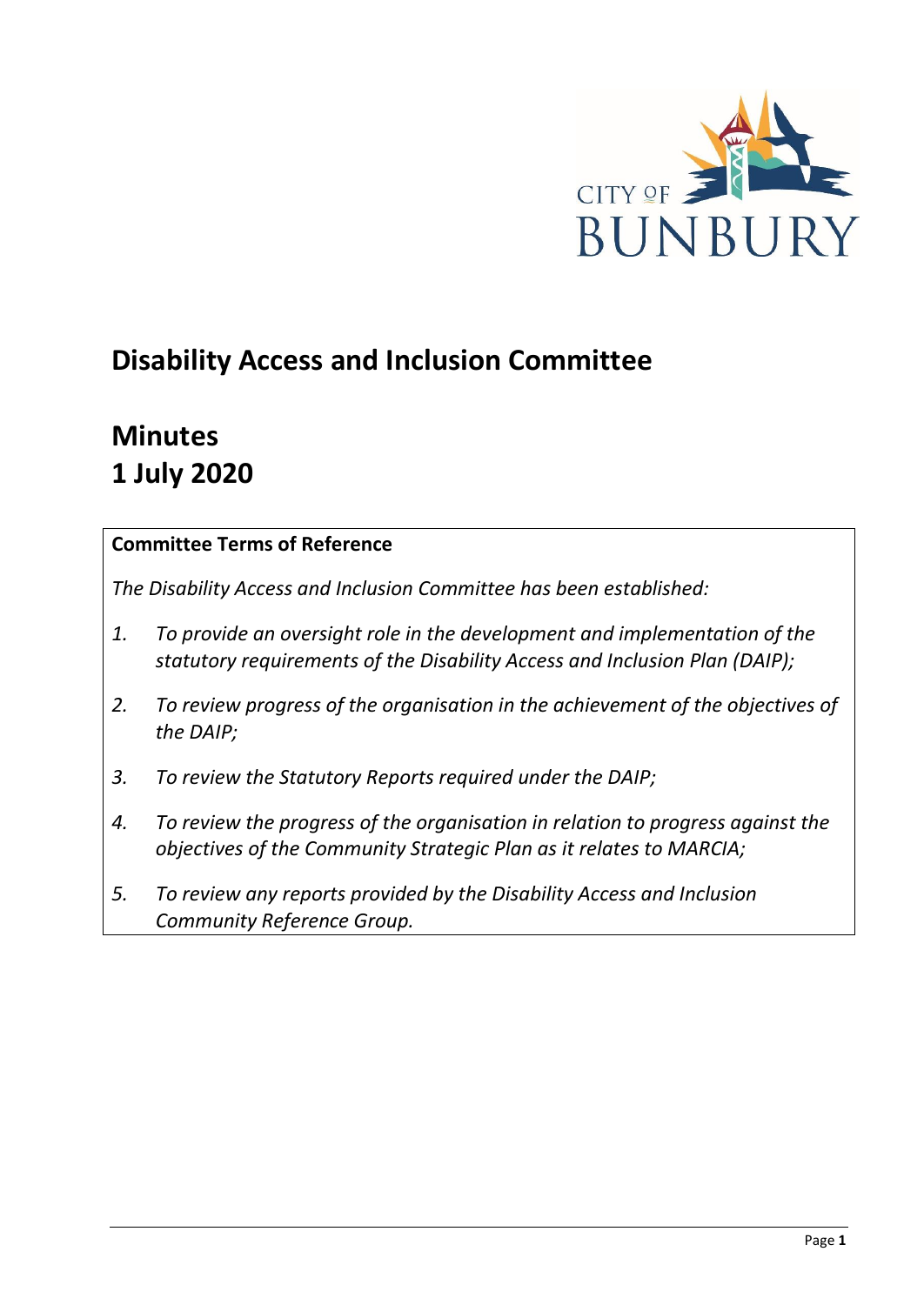#### **Table of Contents**

| ubie |  |
|------|--|
|      |  |
|      |  |

Item No

#### Page No

| 1. |     |                                                                     |  |
|----|-----|---------------------------------------------------------------------|--|
| 2. |     |                                                                     |  |
| 3. |     |                                                                     |  |
| 4. |     |                                                                     |  |
|    | 4.1 |                                                                     |  |
|    | 4.2 |                                                                     |  |
| 5. |     |                                                                     |  |
| 6. |     |                                                                     |  |
| 7. |     |                                                                     |  |
| 8. |     |                                                                     |  |
|    | 8.1 |                                                                     |  |
|    | 8.2 |                                                                     |  |
|    | 8.3 |                                                                     |  |
| 9. |     |                                                                     |  |
|    |     |                                                                     |  |
|    |     |                                                                     |  |
|    |     |                                                                     |  |
|    |     |                                                                     |  |
|    |     | 12.1 Response to Previous Questions from Members taken on Notice  9 |  |
|    |     |                                                                     |  |
|    |     |                                                                     |  |
|    |     |                                                                     |  |
|    |     |                                                                     |  |
|    |     |                                                                     |  |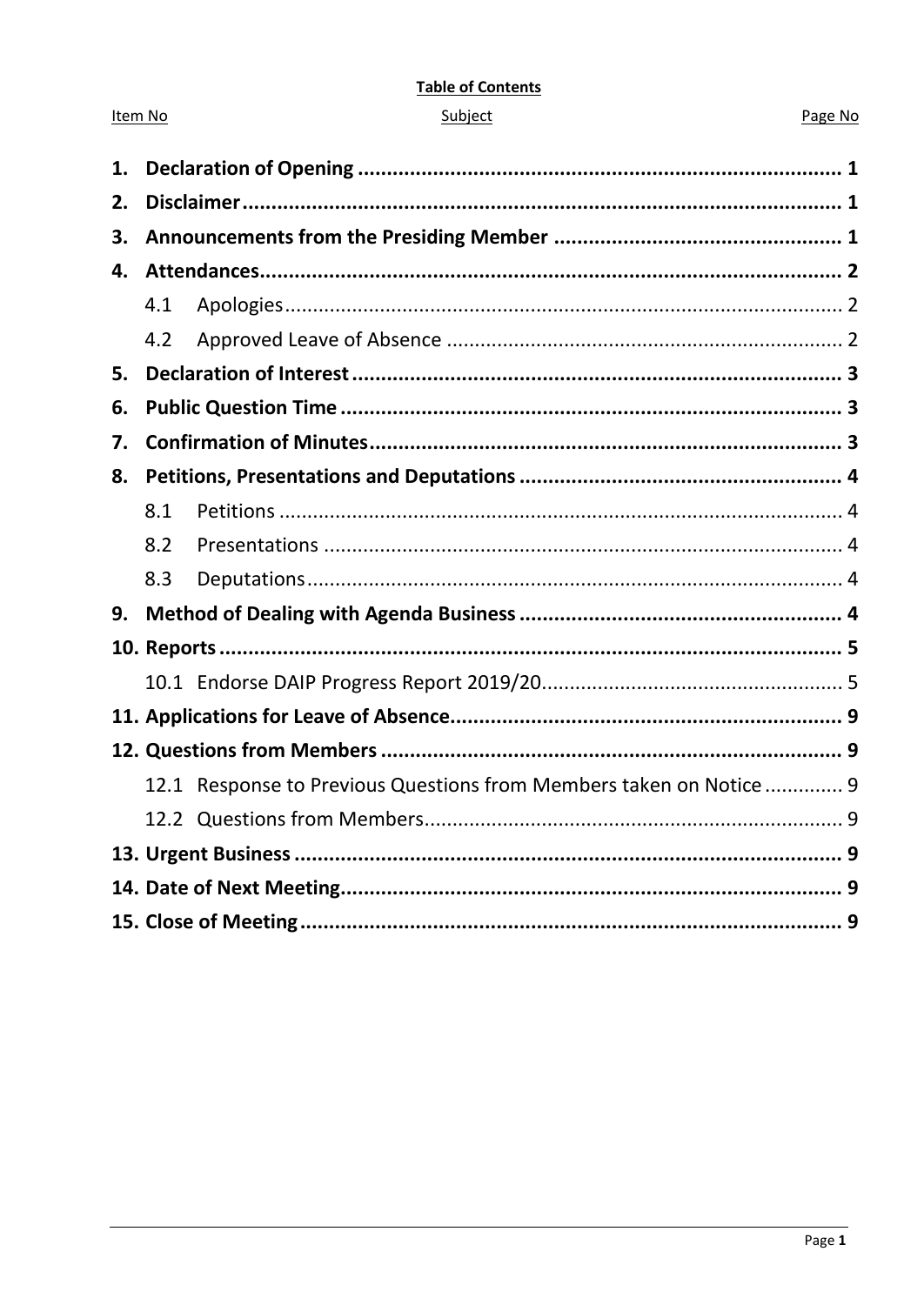## **Acknowledgement of Country**

\_\_\_\_\_\_\_\_\_\_\_\_\_\_\_\_\_\_\_\_\_\_\_\_\_\_\_\_\_\_\_\_\_\_\_\_\_\_\_\_\_\_\_\_\_\_\_\_\_\_\_\_\_\_\_\_\_\_\_\_\_\_\_\_\_\_\_\_\_\_\_\_\_\_\_\_\_\_\_\_\_\_\_\_\_\_\_\_\_\_\_\_\_\_\_

We acknowledge the Traditional Custodians of this land, the Wardandi Noongar people, and pay our respects to Elders past, present and future.

## **Vision**

Bunbury: welcoming and full of opportunities.

## **Organisational Values**

## #WEARECOB

| <b>WE ARE COMMUNITY</b> | We are one team<br>We keep each other safe<br>We display empathy and respect<br>We have fun and celebrate our successes<br>We work together to achieve great<br>outcomes                                                               |
|-------------------------|----------------------------------------------------------------------------------------------------------------------------------------------------------------------------------------------------------------------------------------|
| <b>WE ARE OPEN</b>      | We are open to opportunities<br>We actively listen and think things through<br>We are inclusive and treat everyone equally<br>We are honest and open in our<br>communications<br>We are open to feedback to improve our<br>performance |
| <b>WE ARE BRAVE</b>     | We lead the change, we own it<br>We trust and empower each other<br>We have the difficult conversations early<br>We hold ourselves to the highest standard<br>We have the courage to improve and<br>simplify                           |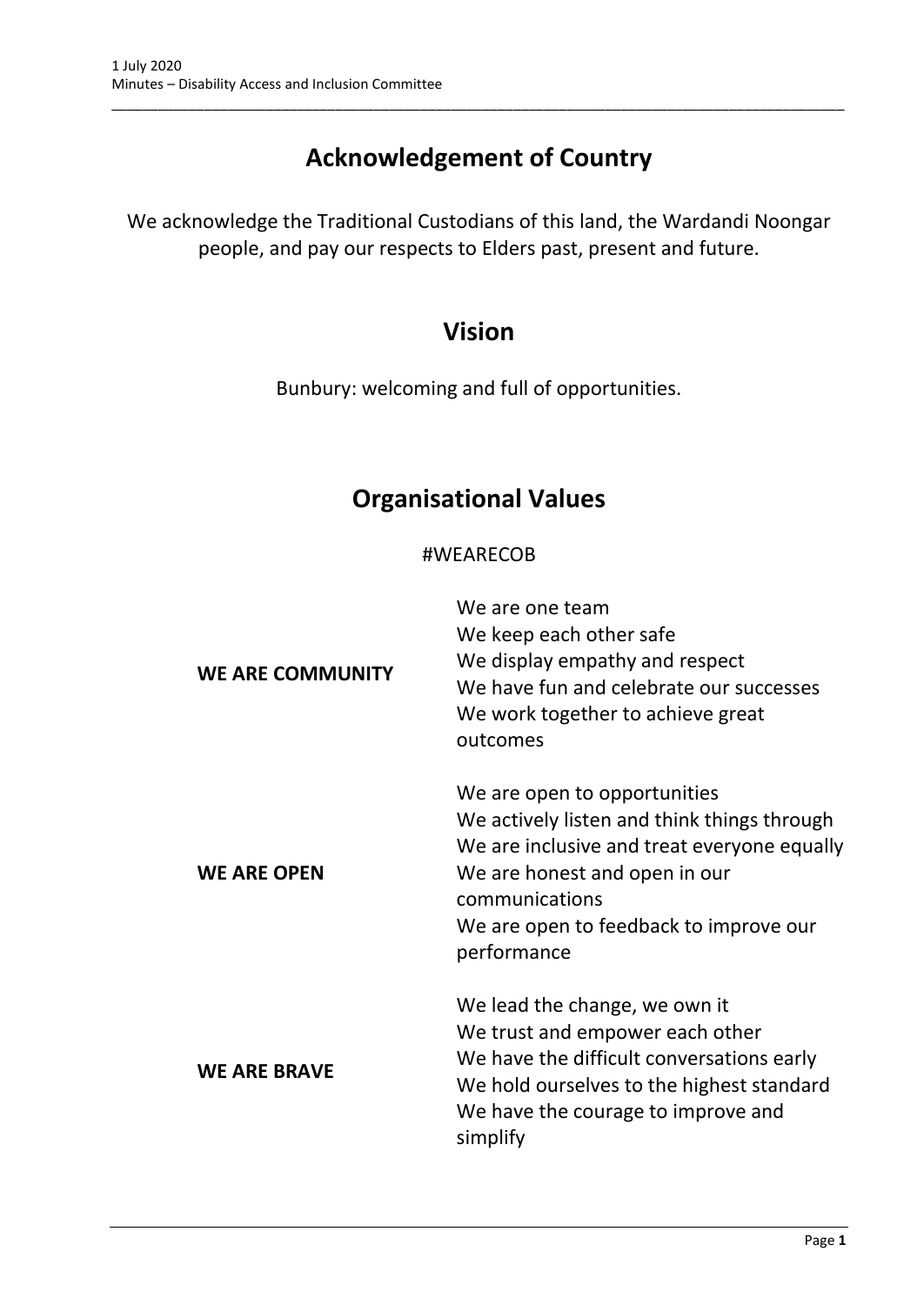

## **Disability Access and Inclusion Committee**

## **Minutes 1 July 2020**

Members of the public to note that recommendations made by this committee are not final and will be subject to adoption (or otherwise) at a future meeting of the Bunbury City Council.

## <span id="page-3-0"></span>**1. Declaration of Opening**

The Presiding Member declared the meeting open at 4:06pm.

## <span id="page-3-1"></span>**2. Disclaimer**

Not applicable to this committee.

## <span id="page-3-2"></span>**3. Announcements from the Presiding Member**

There were no announcements from the Presiding Member.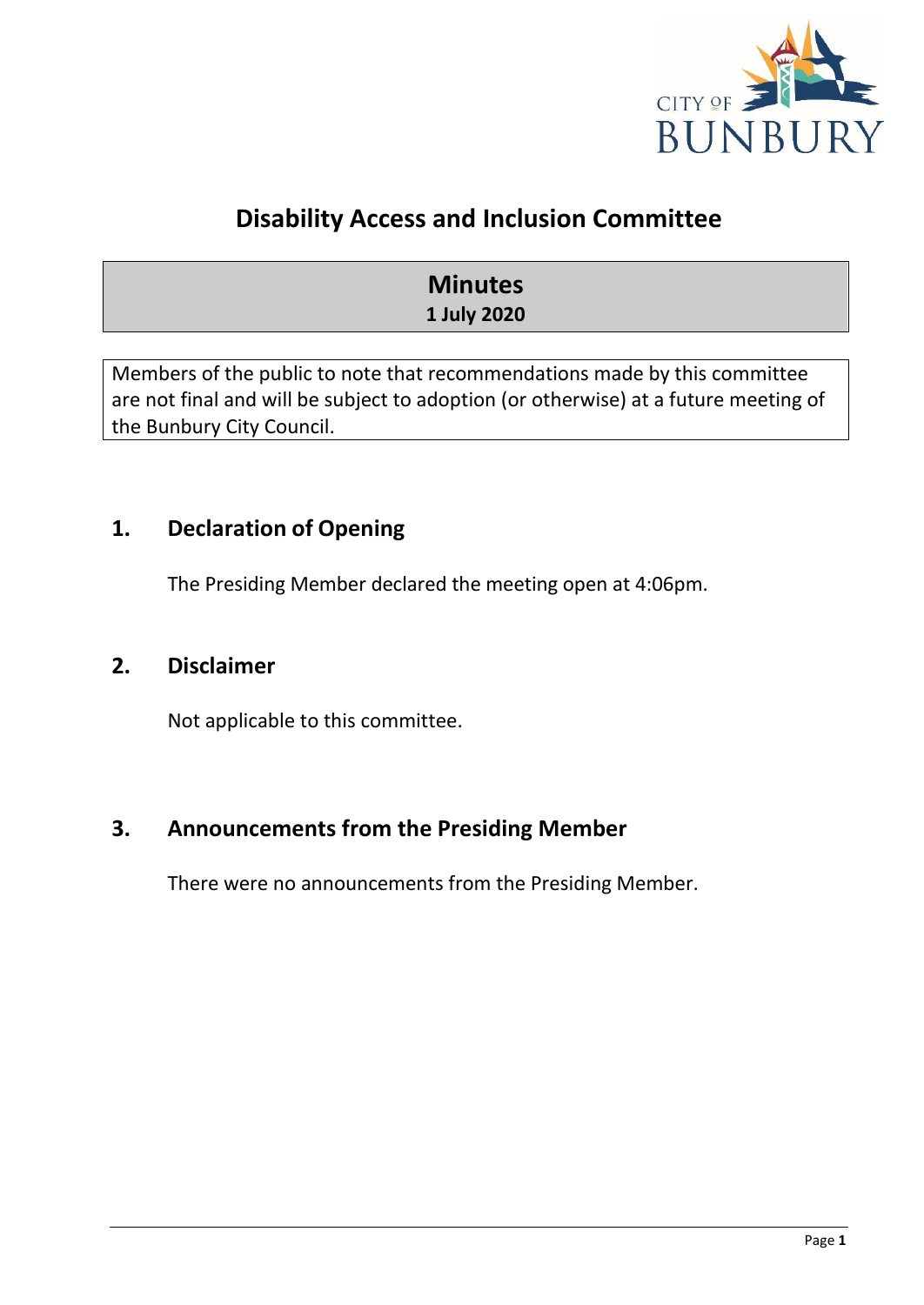## <span id="page-4-0"></span>**4. Attendances**

### *Committee Members:*

| <b>Member Name</b>       | <b>Representing</b>                                               |
|--------------------------|-------------------------------------------------------------------|
| <b>Cr Karen Turner</b>   | <b>Councillor Representative</b>                                  |
| <b>Cr Michelle Steck</b> | <b>Councillor Representative</b>                                  |
| <b>Mark Blowers</b>      | <b>Community Representative</b>                                   |
| Jessica Te Ngaio         | <b>Community Representative</b>                                   |
| <b>Gary Barbour</b>      | Director Sustainable Communities (as the CEO's<br>representative) |

\_\_\_\_\_\_\_\_\_\_\_\_\_\_\_\_\_\_\_\_\_\_\_\_\_\_\_\_\_\_\_\_\_\_\_\_\_\_\_\_\_\_\_\_\_\_\_\_\_\_\_\_\_\_\_\_\_\_\_\_\_\_\_\_\_\_\_\_\_\_\_\_\_\_\_\_\_\_\_\_\_\_\_\_\_\_\_\_\_\_\_\_\_\_\_

### *Support Staff:*

| <b>Name</b>          | <b>Title</b>                                       |
|----------------------|----------------------------------------------------|
| Ms Danika Wellington | <b>Community Partnerships Officer</b>              |
| Ms Sarah Upton       | <b>Manager Community Services</b>                  |
| Ms Liz Allan         | Executive Assistant (Research and Projects) to the |
|                      | <b>Director Sustainable Communities</b>            |

*Other:*

| <b>Name</b>       | <b>Title</b>                        |
|-------------------|-------------------------------------|
| Ms Chloe Instance | Support Person for Jessica Te Ngaio |

## <span id="page-4-1"></span>**4.1 Apologies**

Melissa Portolan and Kerry Shaw were apologies for the meeting.

## <span id="page-4-2"></span>**4.2 Approved Leave of Absence**

Nil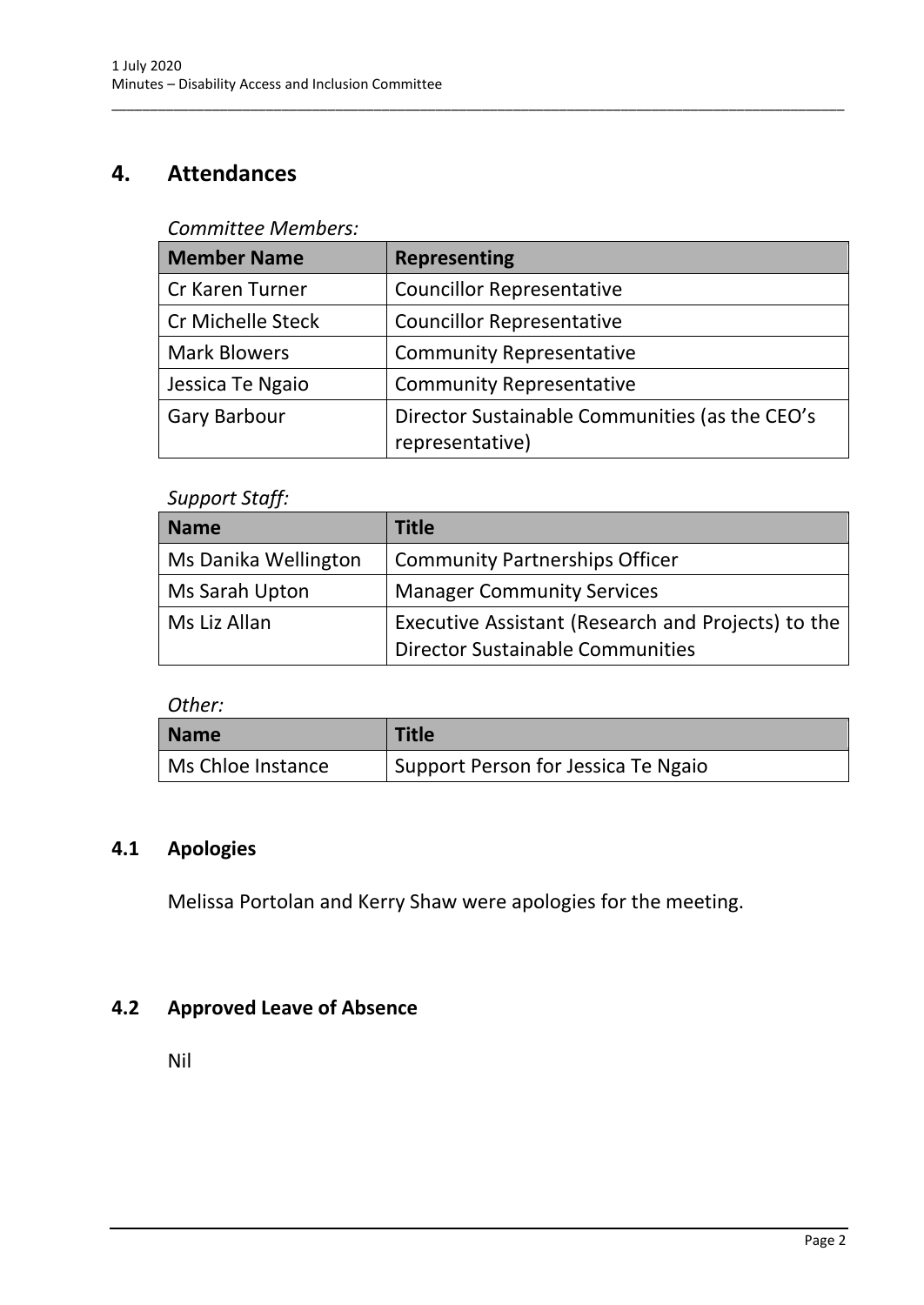## <span id="page-5-0"></span>**5. Declaration of Interest**

IMPORTANT: Committee members to complete a "Disclosure of Interest" form for each item on the agenda in which they wish to disclose a financial/proximity/impartiality interest. They should give the form to the Presiding Member before the meeting commences. After the meeting, the form is to be forwarded to the Administration Services Section for inclusion in the Corporate Financial Disclosures Register.

\_\_\_\_\_\_\_\_\_\_\_\_\_\_\_\_\_\_\_\_\_\_\_\_\_\_\_\_\_\_\_\_\_\_\_\_\_\_\_\_\_\_\_\_\_\_\_\_\_\_\_\_\_\_\_\_\_\_\_\_\_\_\_\_\_\_\_\_\_\_\_\_\_\_\_\_\_\_\_\_\_\_\_\_\_\_\_\_\_\_\_\_\_\_\_

## <span id="page-5-1"></span>**6. Public Question Time**

Not applicable to this committee.

## <span id="page-5-2"></span>**7. Confirmation of Minutes**

The Minutes of the Disability Access and Inclusion Committee Meeting held 27 May 2020 have been circulated.

### **Recommendation**

That the Minutes of the Disability Access and Inclusion Committee Meeting held 27 May 2020 be confirmed as a true and correct record.

## **Outcome of the Meeting held 1 July 2020**

The recommendation was moved Mark Blowers, seconded Cr Turner.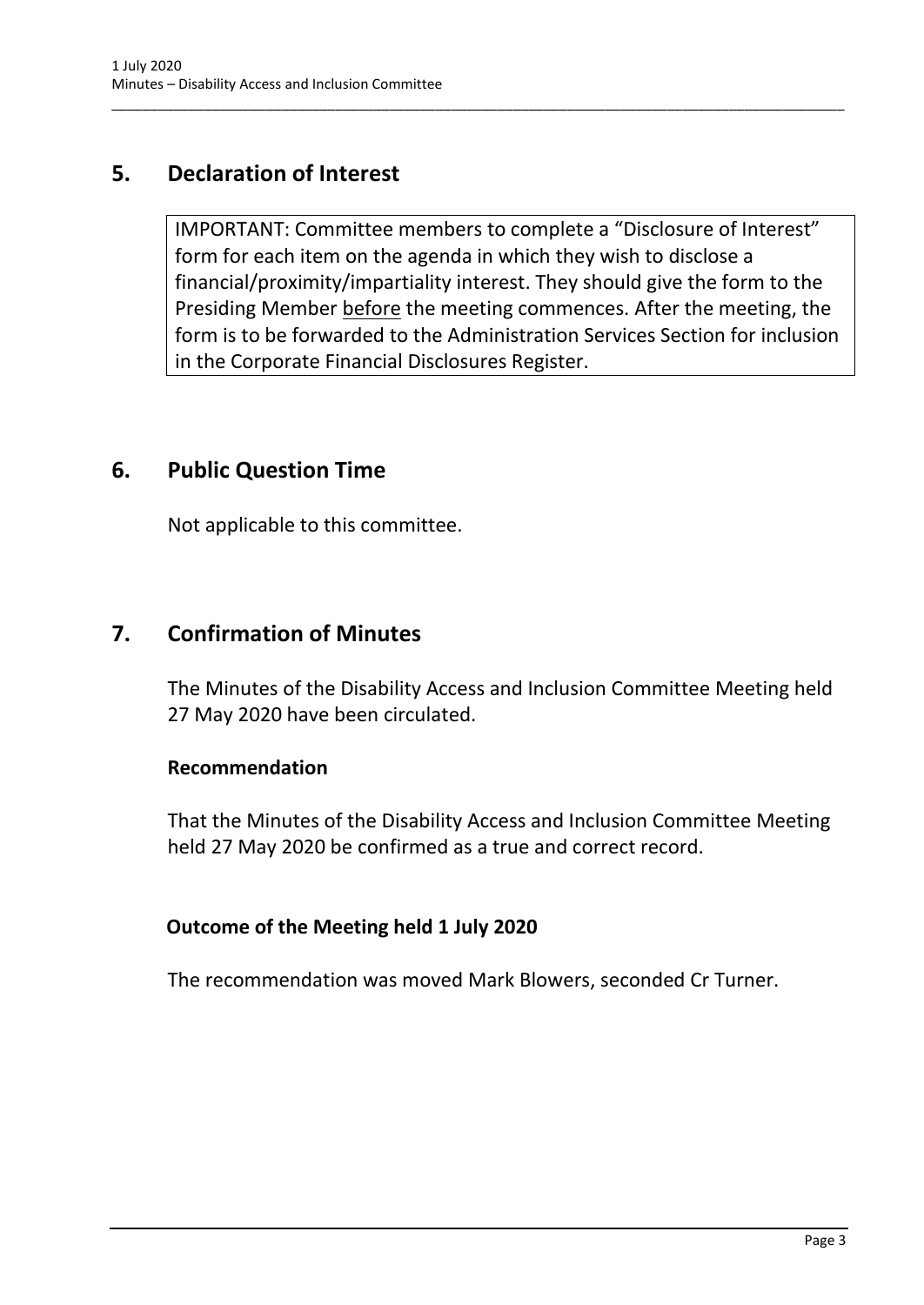The Presiding Member put the motion to the vote and it was adopted unanimously to become the Committee's decision on the matter.

\_\_\_\_\_\_\_\_\_\_\_\_\_\_\_\_\_\_\_\_\_\_\_\_\_\_\_\_\_\_\_\_\_\_\_\_\_\_\_\_\_\_\_\_\_\_\_\_\_\_\_\_\_\_\_\_\_\_\_\_\_\_\_\_\_\_\_\_\_\_\_\_\_\_\_\_\_\_\_\_\_\_\_\_\_\_\_\_\_\_\_\_\_\_\_

## **Committee Decision**

*That the Minutes of the Disability Access and Inclusion Committee Meeting held 27 May 2020 be confirmed as a true and correct record.*

CARRIED 5 votes "for" / NIL votes "against"

## <span id="page-6-0"></span>**8. Petitions, Presentations and Deputations**

<span id="page-6-1"></span>**8.1 Petitions**

Nil

### <span id="page-6-2"></span>**8.2 Presentations**

## <span id="page-6-3"></span>**8.3 Deputations**

## <span id="page-6-4"></span>**9. Method of Dealing with Agenda Business**

Items are dealt with in the order that they appear.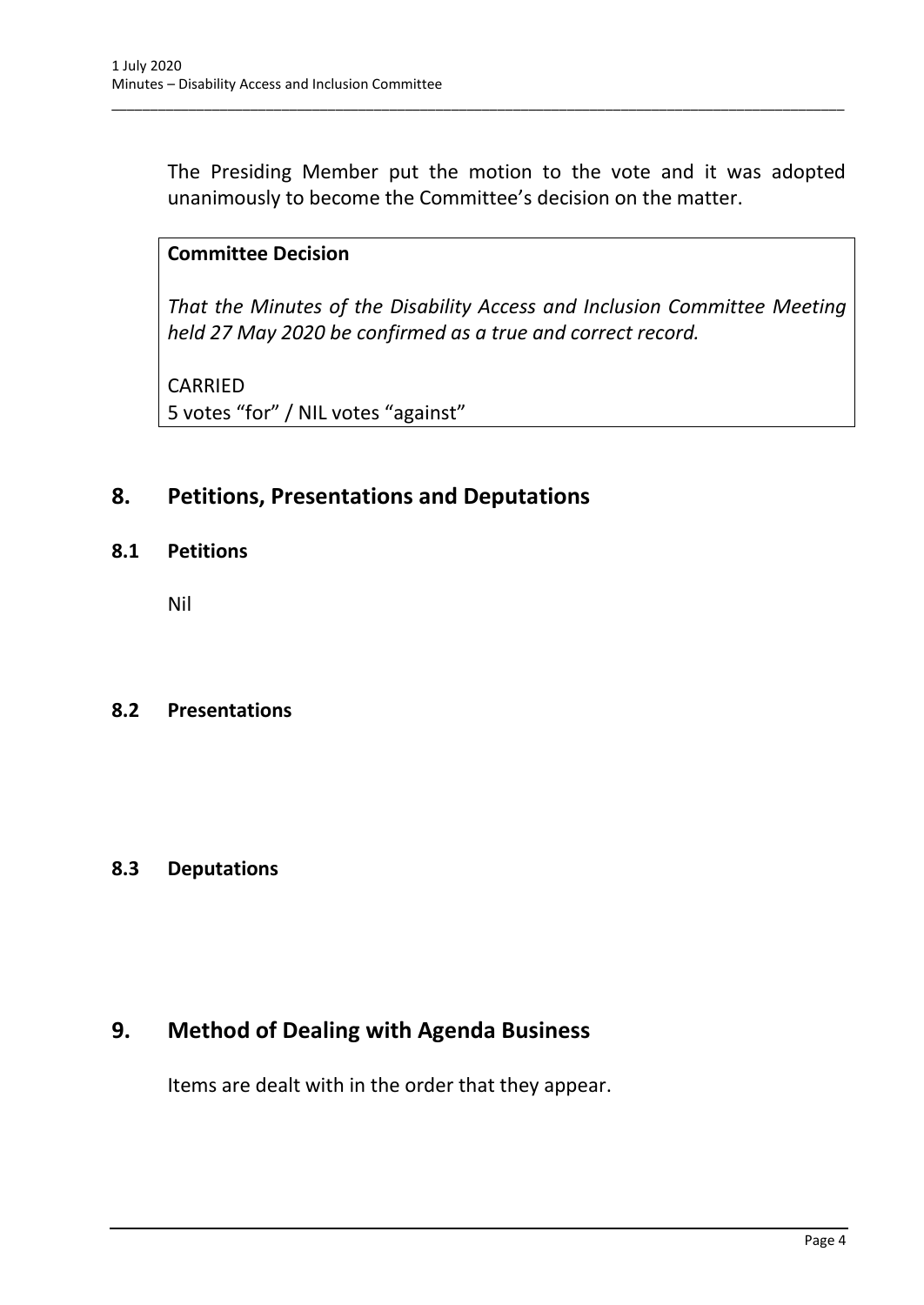## <span id="page-7-0"></span>**10. Reports**

### <span id="page-7-1"></span>**10.1 Endorse DAIP Progress Report 2019/20**

| <b>Applicant/Proponent:</b> | Internal                                          |
|-----------------------------|---------------------------------------------------|
| <b>Responsible Officer:</b> | Danika Wellington, Community Partnerships Officer |
| <b>Responsible</b>          | Kerry Shaw, Acting Manager People and Place       |
| <b>Manager:</b>             |                                                   |
| <b>Executive:</b>           | Gary Barbour, Director Sustainable Communities    |
| <b>Authority/Discretion</b> | Advocacy<br>Review<br>IХ                          |
|                             | Executive/Strategic<br>Quasi-Judicial             |
|                             | Legislative<br>Information<br>$\boxtimes$         |
|                             | <b>Purposes</b>                                   |
| <b>Attachments:</b>         | Appendix 1: DAIP Progress Report 2019/20          |

\_\_\_\_\_\_\_\_\_\_\_\_\_\_\_\_\_\_\_\_\_\_\_\_\_\_\_\_\_\_\_\_\_\_\_\_\_\_\_\_\_\_\_\_\_\_\_\_\_\_\_\_\_\_\_\_\_\_\_\_\_\_\_\_\_\_\_\_\_\_\_\_\_\_\_\_\_\_\_\_\_\_\_\_\_\_\_\_\_\_\_\_\_\_\_

#### **Summary**

The City has reviewed its Disability Access and Inclusion Plan (DAIP) implementation plan and documented the progress of all the projects and actions for the 2019/20 period.

The DAIP progress report has been prepared for endorsement by the Disability Access and Inclusion Committee (DAIC) and the Bunbury City Council prior to submission to the Disability Services Commission by 31 July 2020.

### **Executive Recommendation**

That the Disability Access and Inclusion Committee:

- 1. Note the DAIP Progress Report (**attached** at Appendix 1); and
- 2. Recommend that Council endorse the DAIP Progress Report for submission to the Disability Services Commission.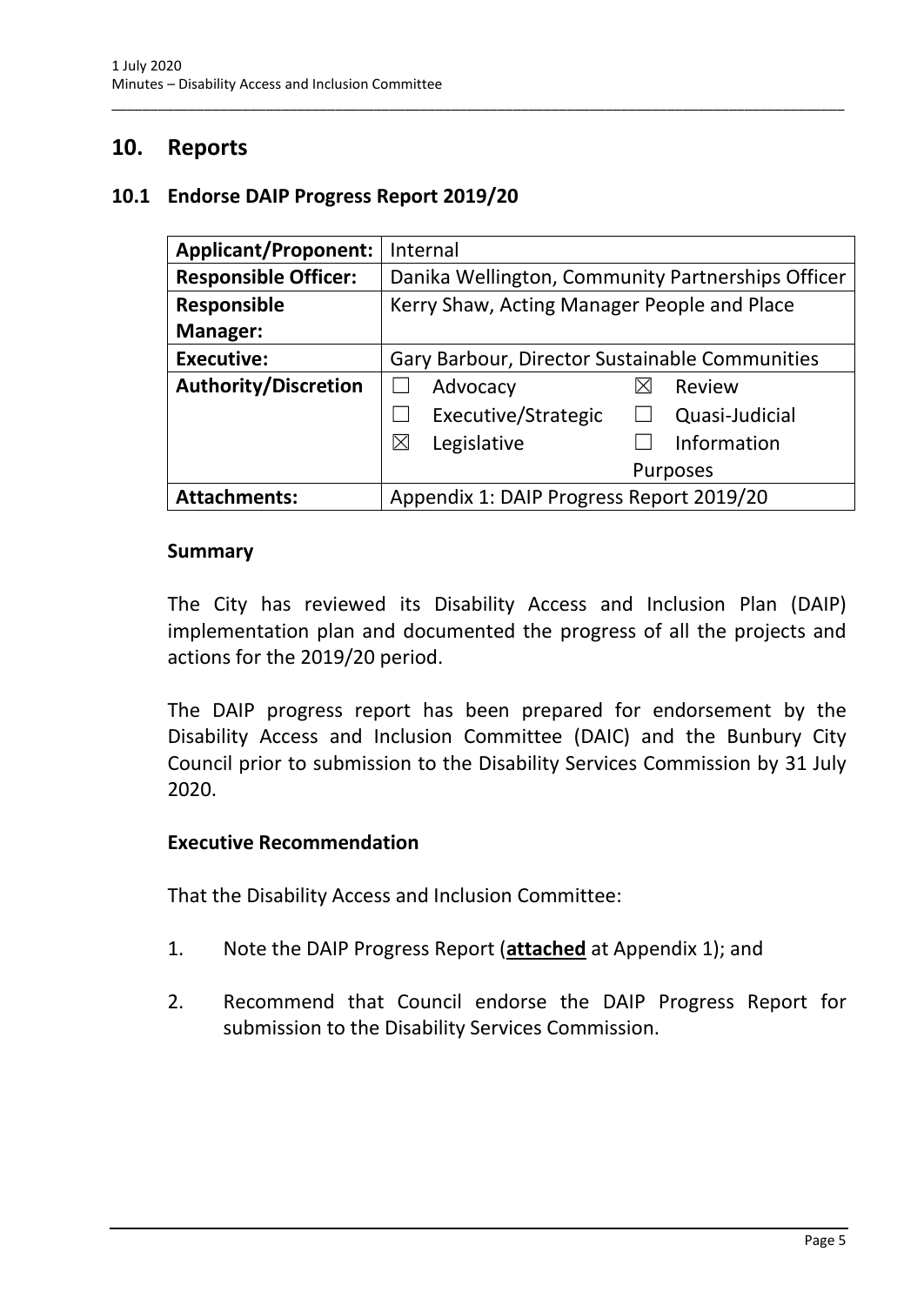### **Strategic Relevance**

| Theme 1:       | Our community and culture                                 |
|----------------|-----------------------------------------------------------|
| Goal:          | A safe, healthy and cohesive community, with a rich       |
|                | cultural life, and supportive social environment          |
| Objective 1.5: | Establish Bunbury as the Most Accessible Regional City in |
|                | Australia by 2020                                         |

\_\_\_\_\_\_\_\_\_\_\_\_\_\_\_\_\_\_\_\_\_\_\_\_\_\_\_\_\_\_\_\_\_\_\_\_\_\_\_\_\_\_\_\_\_\_\_\_\_\_\_\_\_\_\_\_\_\_\_\_\_\_\_\_\_\_\_\_\_\_\_\_\_\_\_\_\_\_\_\_\_\_\_\_\_\_\_\_\_\_\_\_\_\_\_

### **Regional Impact Statement**

The DAIP Progress Report will be submitted to the State Government and it is possible some achievements may be recognised by the Minister for Disability Services to be included in the State DAIP report which is published across the State.

### **Background**

Each financial year local governments are required by law (*Disability Services Act 1993* (amended 2004)) to submit a Disability Access and Inclusion Plan (DAIP) Progress Report documenting strategies implemented over a 12 month period. The Department of Communities, Disability Services recently announced that the progress reporting templates were open for submissions and are due to be submitted by 31 July 2019.

One of the core functions of the Disability Access and Inclusion Committee (DAIC) is to monitor the implementation of the City's DAIP which is outlined in Point 3 of its Terms of Reference. The DAIC is requested to endorse the DAIP Progress Report (**attached** at Appendix 1) and request the Bunbury City Council endorse this to enable submission to the Disability Service Commission by 31 July 2020.

### **Council Policy Compliance**

The DAIC operates under the Council's Code of Conduct.

The City's DAIP commitments are outlined in the Access and Inclusion Council Policy.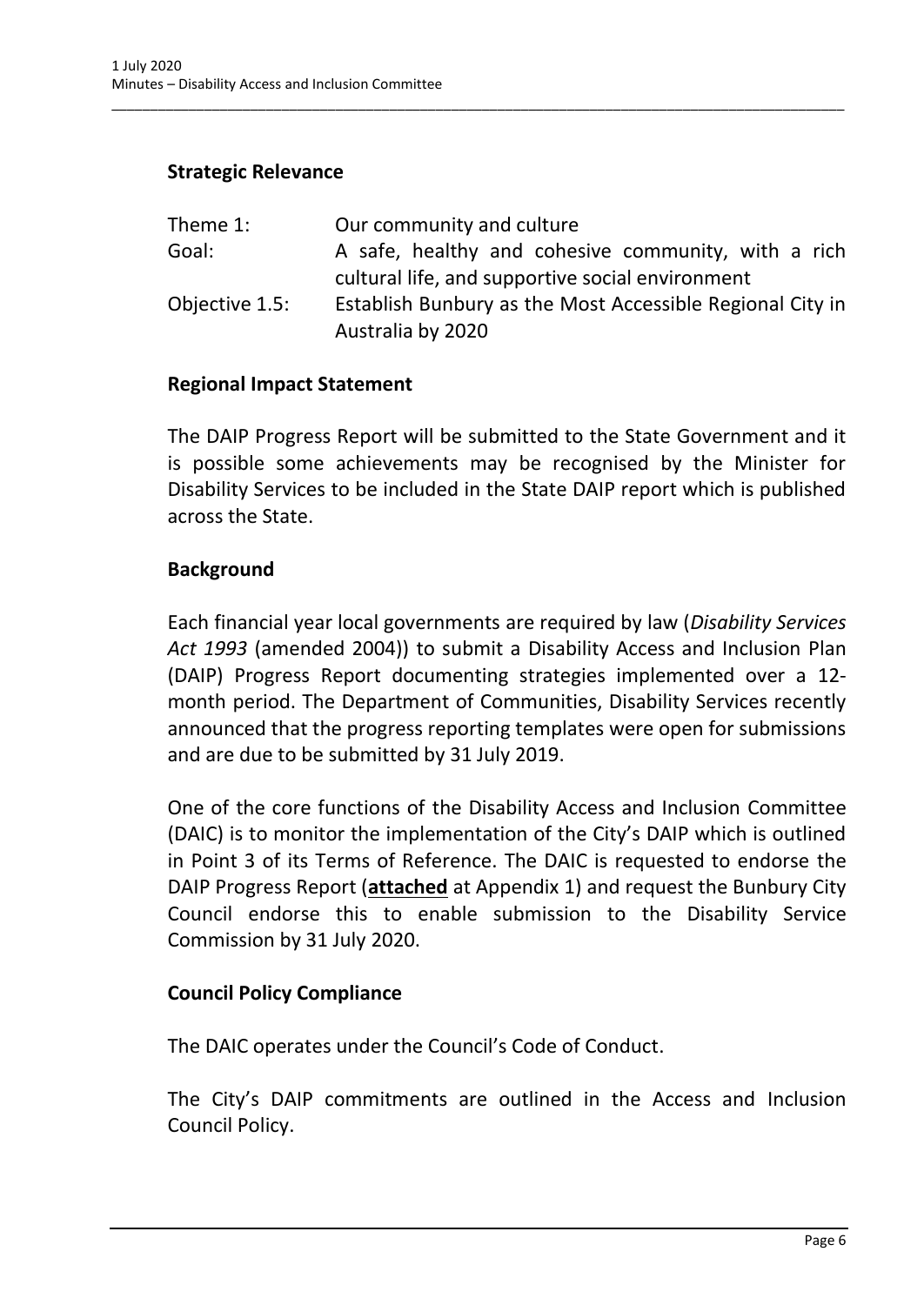## **Legislative Compliance**

*Disability Services Act 1993 (amended 2004) Local Government Act 1995*

#### **Officer Comments**

The Department of Communities, Disability Services has granted an extension of an additional month and has substantially reduced the format of the report in consideration of the challenging environment experienced by all authorities due to COVID-19. This year, there was no online submission option and the Word format template was used.

\_\_\_\_\_\_\_\_\_\_\_\_\_\_\_\_\_\_\_\_\_\_\_\_\_\_\_\_\_\_\_\_\_\_\_\_\_\_\_\_\_\_\_\_\_\_\_\_\_\_\_\_\_\_\_\_\_\_\_\_\_\_\_\_\_\_\_\_\_\_\_\_\_\_\_\_\_\_\_\_\_\_\_\_\_\_\_\_\_\_\_\_\_\_\_

All activities listed in the report were new activities or ongoing projects that have made significant contributions in the disability sector during the last financial year.

### **Analysis of Financial and Budget Implications**

There are no financial or budgetary implications stemming from the recommendations of this report.

### **Community Consultation**

Not applicable

### **Councillor/Officer Consultation**

Not applicable

### **Applicant Consultation**

Not applicable

### **Timeline: Council Decision Implementation**

The DAIP Progress Report will be submitted to Council for endorsement at the next Ordinary Council meeting on 21 July 2020.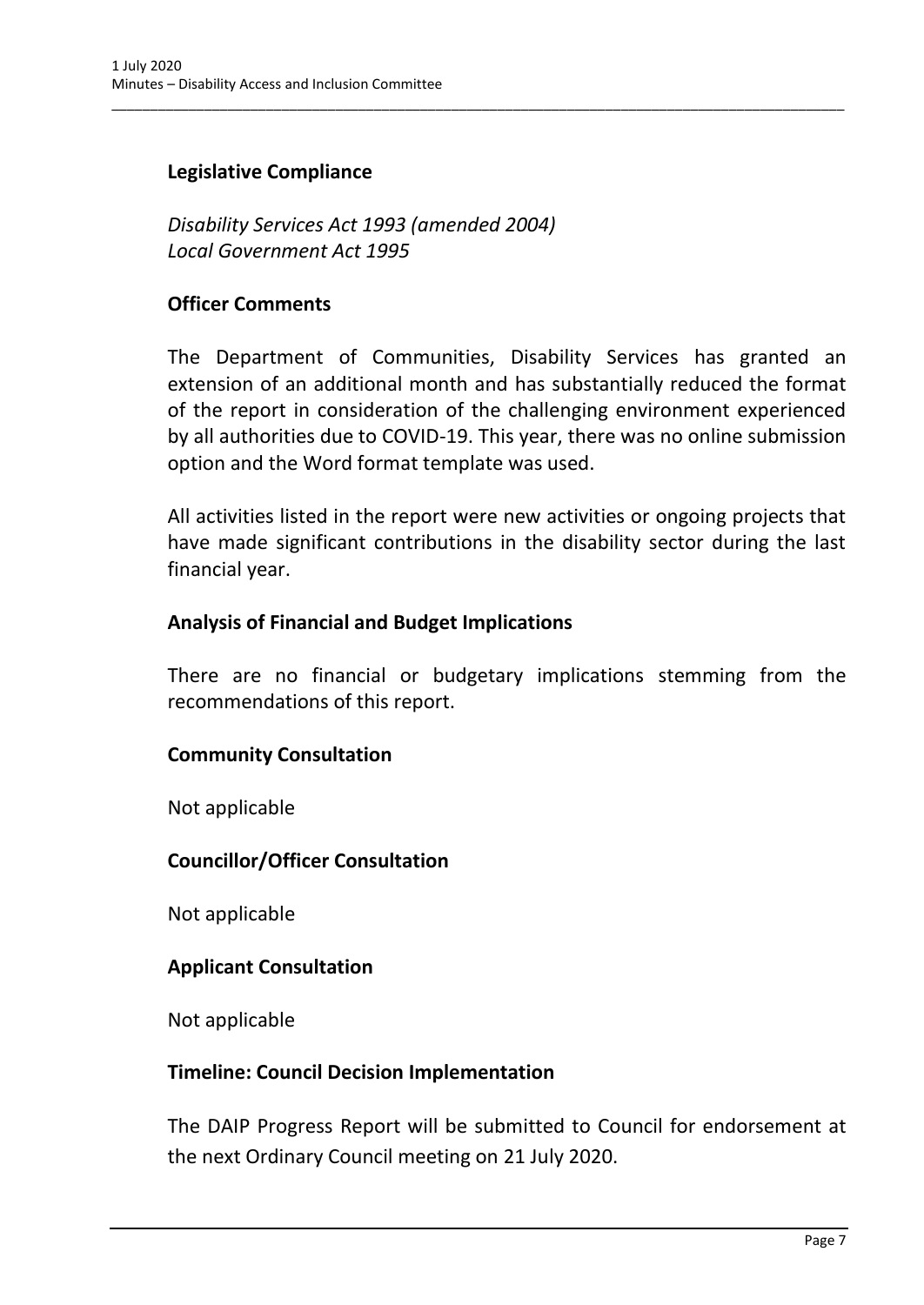## **Outcome of the Meeting held 1 July 2020**

The recommendation was moved Cr Turner, seconded Mark Blowers.

\_\_\_\_\_\_\_\_\_\_\_\_\_\_\_\_\_\_\_\_\_\_\_\_\_\_\_\_\_\_\_\_\_\_\_\_\_\_\_\_\_\_\_\_\_\_\_\_\_\_\_\_\_\_\_\_\_\_\_\_\_\_\_\_\_\_\_\_\_\_\_\_\_\_\_\_\_\_\_\_\_\_\_\_\_\_\_\_\_\_\_\_\_\_\_

The Presiding Member put the motion to the vote and it was adopted unanimously to become the Committee's decision on the matter.

### **Committee Decision**

*That the Disability Access and Inclusion Committee:*

- *1. Note the DAIP Progress Report (attached at Appendix 1); and*
- *2. Recommend that Council endorse the DAIP Progress Report for submission to the Disability Services Commission.*

CARRIED 5 votes "for" / NIL votes "against"